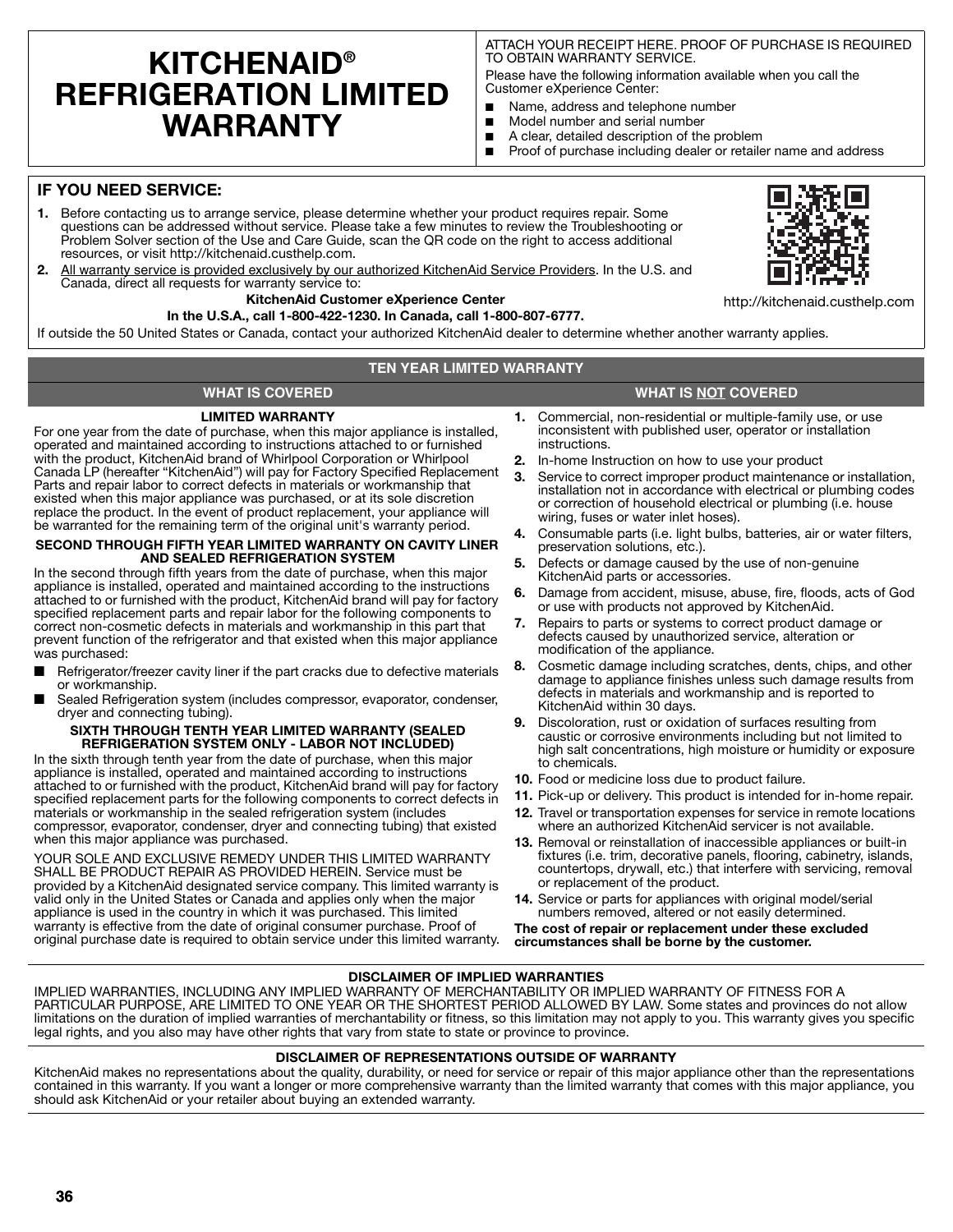#### **LIMITATION OF REMEDIES; EXCLUSION OF INCIDENTAL AND CONSEQUENTIAL DAMAGES**

YOUR SOLE AND EXCLUSIVE REMEDY UNDER THIS LIMITED WARRANTY SHALL BE PRODUCT REPAIR AS PROVIDED HEREIN. KITCHENAID SHALL NOT BE LIABLE FOR INCIDENTAL OR CONSEQUENTIAL DAMAGES. Some states and provinces do not allow the exclusion or limitation of incidental or consequential damages, so these limitations and exclusions may not apply to you. This warranty gives you specific legal rights, and you also may have other rights that vary from state to state or province to province.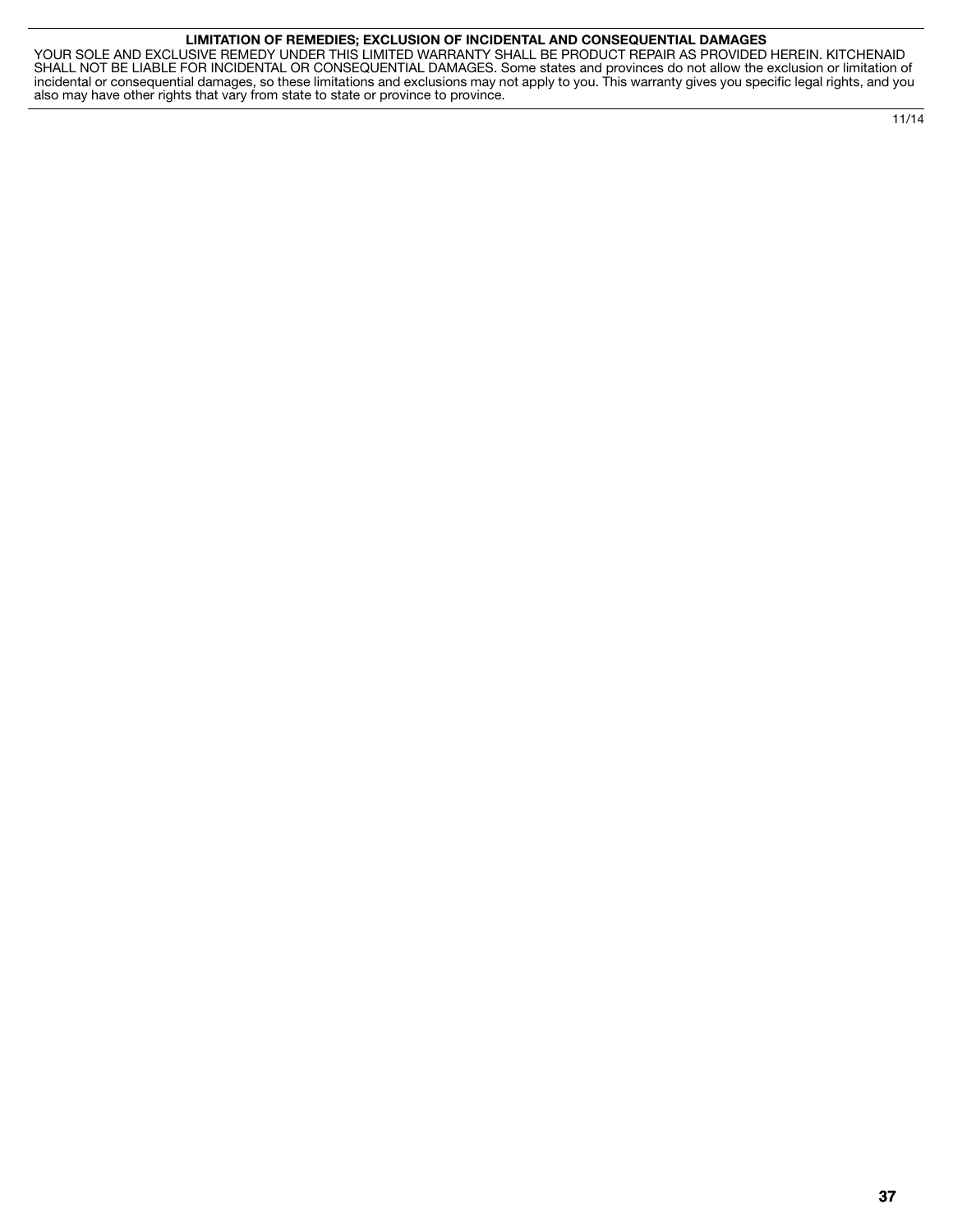# **GARANTÍA LIMITADA DEL REFRIGERADOR KITCHENAID®**

ADJUNTE SU RECIBO AQUÍ. SE REQUIERE LA PRUEBA DE COMPRA PARA OBTENER SERVICIO BAJO LA GARANTÍA.

Tenga a mano la siguiente información cuando llame al Centro para la eXperiencia del cliente:

- Nombre, dirección y número de teléfono
- Número de modelo y de serie
- Una descripción clara y detallada del problema
- Prueba de compra incluido el nombre y la dirección del distribuidor o vendedor

# **SI NECESITA SERVICIO TÉCNICO:**

- **1.** Antes de contactarnos para obtener servicio, determine si el producto requiere reparación. Algunas consultas pueden atenderse sin servicio técnico. Tómese unos minutos para revisar la sección de Solución de problemas o Problemas y soluciones del Manual de uso y cuidado, escanee el código QR que se encuentra a la derecha para acceder a los recursos adicionales o visite http://kitchenaid.custhelp.com.
- **2.** Todos los servicios bajo la garantía los brindan exclusivamente Prestadores autorizados de servicio de KitchenAid. Para EE.UU. y Canadá, dirija todas las solicitudes de servicio bajo la garantía a:

#### **Centro para la eXperiencia del cliente de KitchenAid En EE.UU., llame al 1-800-422-1230. En Canadá, llame al 1-800-807-6777.**

Si usted se encuentra fuera de los cincuenta Estados Unidos o Canadá, póngase en contacto con su distribuidor autorizado de KitchenAid para determinar si corresponde otra garantía.

## **GARANTÍA LIMITADA DE DIEZ AÑOS**

## **LO QUE ESTÁ CUBIERTO LO QUE NO ESTÁ CUBIERTO**

# **GARANTÍA LIMITADA**

Durante un año a partir de la fecha de compra, siempre y cuando este electrodoméstico principal haya sido instalado, mantenido y operado según las instrucciones adjuntas o provistas con el producto, la marca KitchenAid de Whirlpool Corporation o Whirlpool Canada LP (en lo sucesivo denominado "KitchenAid") se hará cargo del costo de las piezas especificadas de fábrica y del trabajo de reparación para corregir defectos en los materiales o en la mano de obra existentes en el momento de la compra de este electrodoméstico principal o, a su sola discreción, reemplazará el producto. En el casso de reemplazar el producto, su electrodoméstico estará cubierto por la garantía por el tiempo restante del período de garantía de la unidad original.

#### **GARANTÍA LIMITADA DEL SEGUNDO AL QUINTO AÑO EN EL REVESTIMIENTO DE LA CAVIDAD Y EL SISTEMA DE REFRIGERACIÓN SELLADO**

Durante el segundo al quinto año desde la fecha de compra, cuando este electrodoméstico principal sea instalado, operado y mantenido de acuerdo a las instrucciones adjuntas o provistas con el producto, la marca KitchenAid pagará por las piezas de repuesto especificadas de fábrica y mano de obra de reparación para los siguientes componentes, para corregir defectos no estéticos de material y de mano de obra en esta pieza que evite el funcionamiento del refrigerador, y que haya existido en el momento de la compra de este electrodoméstico principal:

- Recubrimiento de la cavidad del refrigerador/congelador, si la pieza se quebrara debido a materiales defectuosos o mano de obra.
- Sistema de refrigeración sellado (incluye compresor, evaporador, condensador, secador y tubos conectores).

#### **GARANTÍA LIMITADA DEL SEXTO AL DÉCIMO AÑO (ÚNICAMENTE EN EL SISTEMA DE REFRIGERACIÓN SELLADO - MANO DE OBRA NO INCLUIDA)**

Durante el sexto al décimo año desde la fecha de compra, cuando este electrodoméstico principal sea instalado, operado y mantenido de acuerdo a las instrucciones adjuntas o provistas con el producto, la marca KitchenAid pagará por las piezas de repuesto especificadas de fábrica para los siguientes componentes, para corregir defectos de material o de mano de obra en el sistema de refrigeración sellado (incluye compresor, evaporador, condensador, secador y tubos conectores), existentes en el momento de la compra de este electrodoméstico principal.

SU ÚNICO Y EXCLUSIVO RECURSO SEGÚN LOS TÉRMINOS DE ESTA GARANTÍA LIMITADA SERÁ EL DE REPARAR EL PRODUCTO SEGÚN SE ESTIPULA EN LA PRESENTE. El servicio deberá ser suministrado por una compañía de servicio designada por KitchenAid. Esta garantía limitada es válida solamente en Estados Unidos o en Canadá y se aplica solamente cuando el electrodoméstico principal se use en el país en el que se ha comprado. Esta garantía limitada entrará en vigor a partir de la fecha de la compra del consumidor original. Se requiere una prueba de la fecha de compra original para obtener servicio bajo esta garantía limitada.

- **1.** Uso comercial, no residencial o familiar múltiple o uso diferente del indicado en las instrucciones del usuario, del operador o de instalación publicadas.
- **2.** Instrucción a domicilio sobre cómo usar el producto.
- **3.** Servicio para corregir el mantenimiento o la instalación incorrecta del producto, la instalación que no esté de acuerdo con los códigos eléctricos o de plomería o corrección de plomería o instalación eléctrica doméstica (por ejemplo, instalación eléctrica, fusibles o mangueras de entrada de agua del hogar).
- **4.** Piezas de consumo (por ejemplo, focos de luz, baterías, filtros de agua o de aire, soluciones de conservación, etc.).
- **5.** Defectos o daños causados por el uso de piezas o accesorios no legítimos de KitchenAid.
- **6.** Daño causado por accidente, uso indebido, abuso, incendio, inundación, actos fortuitos o el empleo de productos no aprobados por KitchenAid.
- **7.** Reparaciones a piezas o sistemas para corregir el daño o los defectos del producto a causa de reparaciones por servicio no autorizado, alteraciones o modificaciones en el electrodoméstico.
- **8.** Daños estéticos, incluyendo rayaduras, abolladuras, desportilladuras u otro daño al acabado del electrodoméstico a menos que el mismo sea debido a defectos en los materiales o la mano de obra y se le informe a KitchenAid en un lapso de 30 días.
- **9.** Decoloración, herrumbre u oxidación de las superficies producto de entornos corrosivos o cáusticos que incluyen, entre otras cosas, altas concentraciones de sal, humedad elevada o exposición a productos químicos.
- **10.** Pérdida de comida o medicamentos debido a la falla del producto.
- **11.** Recogida o entrega. Este producto está destinado para ser reparado en su hogar.
- **12.** Gastos de viaje o de transporte para prestar servicio en lugares remotos en los cuales no haya disponible un técnico de servicio autorizado por KitchenAid.
- **13.** Remoción o reinstalación de electrodomésticos en lugares inaccesibles o dispositivos empotrados (por ejemplo, adornos, paneles decorativos, pisos, armarios, islas, mostradores, paredes, etc.) que interfieran con el servicio, la remoción o el reemplazo del producto.
- **14.** Servicio técnico o piezas para electrodomésticos con números de serie/modelo originales removidos, alterados o no identificados con facilidad.

**El costo de la reparación o del reemplazo bajo estas circunstancias excluidas correrá por cuenta del cliente.** 

**76**



http://kitchenaid.custhelp.com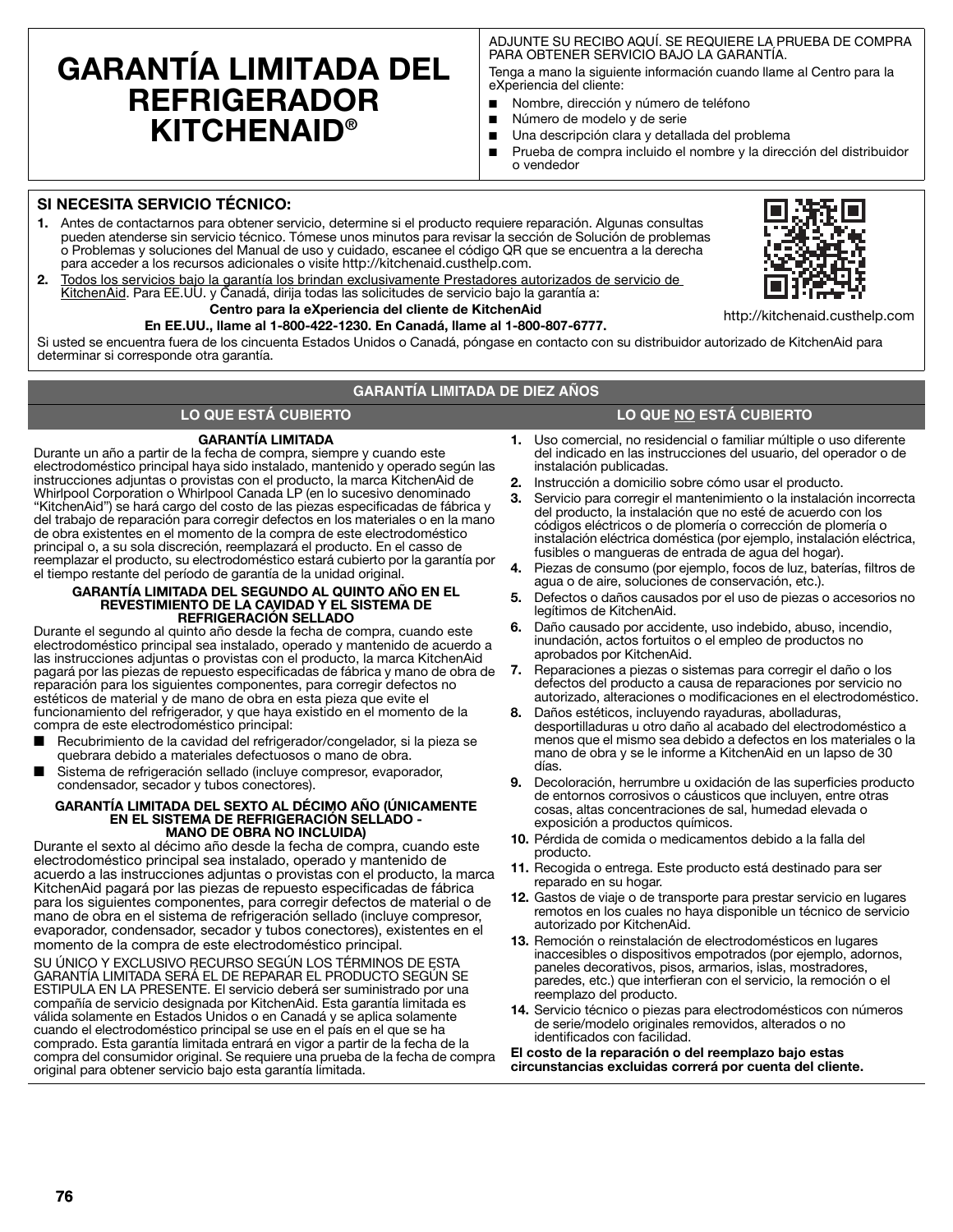#### **EXCLUSIÓN DE GARANTÍAS IMPLÍCITAS**

LAS GARANTÍAS IMPLÍCITAS, INCLUYENDO CUALQUIER GARANTÍA IMPLÍCITA DE COMERCIABILIDAD O GARANTÍA IMPLÍCITA DE CAPACIDAD PARA UN PROPÓSITO PARTICULAR, SERÁN LIMITADAS A UN AÑO O AL PERÍODO MÁS CORTO PERMITIDO POR LEY. Algunos estados y provincias no permiten la limitación de la duración de las garantías implícitas de comerciabilidad o capacidad, de modo que la limitación arriba indicada quizá no le corresponda. Esta garantía le otorga derechos legales específicos y es posible que usted tenga también otros derechos que varían de un estado a otro o de una provincia a otra.

## **EXCLUSIÓN DE DECLARACIONES FUERA DE LA GARANTÍA**

KitchenAid no hace declaraciones acerca de la calidad, durabilidad o necesidad de servicio técnico o reparación de este electrodoméstico principal aparte de las declaraciones incluidas en esta garantía. Si usted desea una garantía con una duración más prolongada o más completa que la garantía limitada que se incluye con este electrodoméstico principal, deberá dirigirse a KitchenAid o a su distribuidor acerca de la compra de una garantía extendida.

## **LIMITACIÓN DE RECURSOS; EXCLUSIÓN DE DAÑOS INCIDENTALES Y CONSECUENTES**

SU ÚNICO Y EXCLUSIVO RECURSO SEGÚN LOS TÉRMINOS DE ESTA GARANTÍA LIMITADA SERÁ EL DE REPARAR EL PRODUCTO SEGÚN SE ESTIPULA EN LA PRESENTE. KITCHENAID NO SE RESPONSABILIZARÁ POR DAÑOS INCIDENTALES O CONSECUENTES. Algunos estados y provincias no permiten la exclusión o limitación de daños incidentales o consecuentes, de modo que estas limitaciones y exclusiones quizás no le correspondan. Esta garantía le otorga derechos legales específicos y es posible que usted tenga también otros derechos que varían de un estado a otro o de una provincia a otra.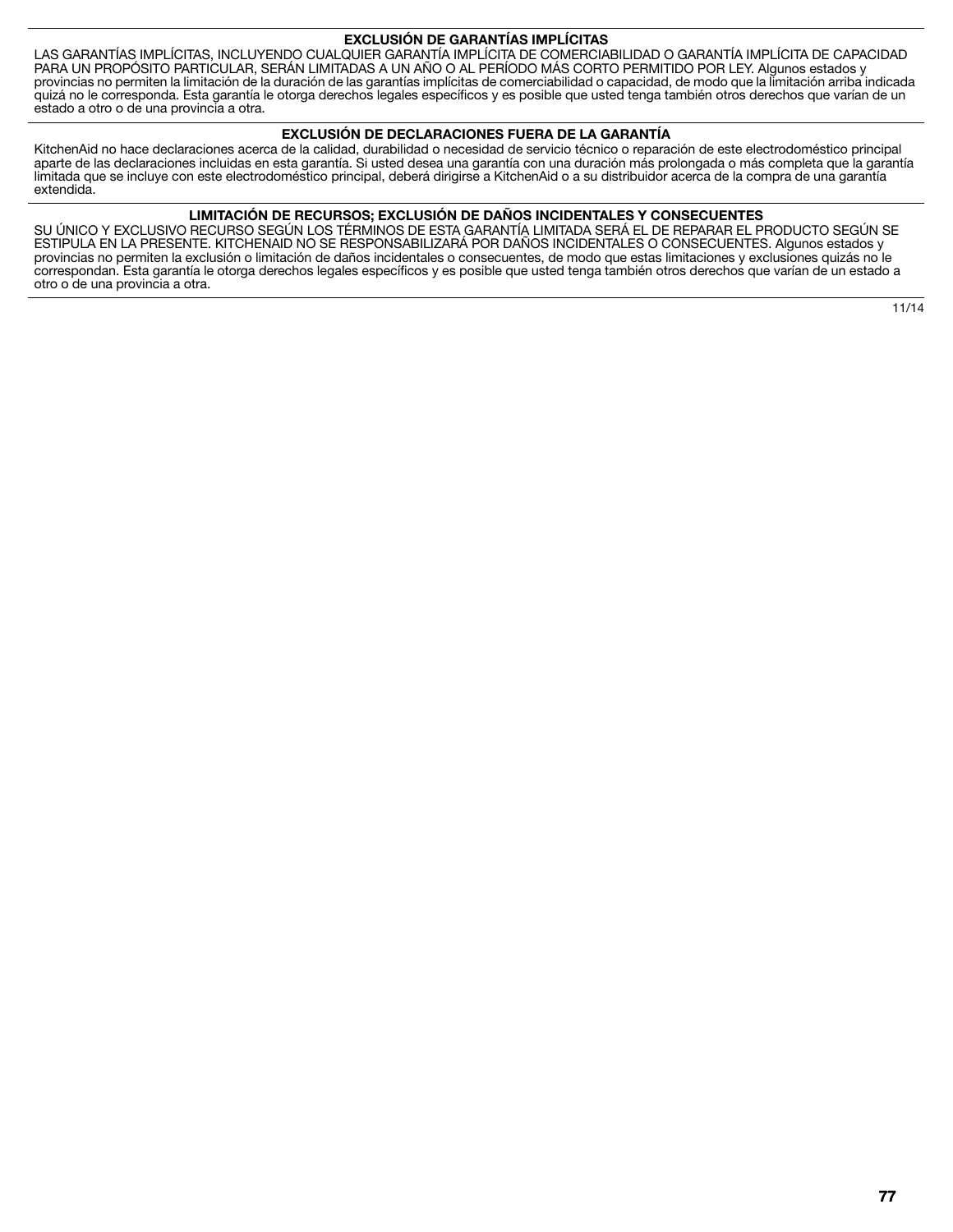# **GARANTIE LIMITÉE DES APPAREILS DE RÉFRIGÉRATION KITCHENAID®**

#### ATTACHEZ ICI VOTRE REÇU DE VENTE. UNE PREUVE D'ACHAT EST OBLIGATOIRE POUR OBTENIR L'APPLICATION DE LA GARANTIE.

Lorsque vous appelez le centre d'eXpérience de la clientèle, veuillez garder à disposition les renseignements suivants :

- Nom, adresse et numéro de téléphone
	- Numéros de modèle et de série
- Une description claire et détaillée du problème rencontré
- Une preuve d'achat incluant le nom et l'adresse du marchand ou du détaillant

# **SI VOUS AVEZ BESOIN DE SERVICE :**

**1.** Avant de nous contacter pour obtenir un dépannage, veuillez déterminer si des réparations sont nécessaires pour votre produit. Certains problèmes peuvent être résolus sans intervention de dépannage. Prenez quelques minutes pour parcourir la section Dépannage ou Résolution de problèmes du guide d'utilisation et d'entretien, scannez le code QR ci-contre avec votre téléphone intelligent pour accéder à des ressources supplémentaires, ou rendez-vous sur le site http://www.kitchenaid.ca.



**2.** Tout service sous garantie doit être effectué exclusivement par nos fournisseurs de dépannage autorisés KitchenAid. Aux É.-U. et au Canada, dirigez toutes vos demandes de service sous garantie au

http://www.kitchenaid.ca

**Centre d'eXpérience de la clientèle KitchenAid Aux É.-U., composer le 1-800-422-1230. Au Canada, composer le 1-800-807-6777.**

Si vous résidez à l'extérieur du Canada et des 50 États des États-Unis, contactez votre marchand KitchenAid autorisé pour déterminer si une autre garantie s'applique.

# **GARANTIE LIMITÉE DE DIX ANS**

# **GARANTIE LIMITÉE**

Pendant un an à compter de la date d'achat, lorsque ce gros appareil ménager est installé, utilisé et entretenu conformément aux instructions jointes à ou fournies avec le produit, la marque KitchenAid de Whirlpool Corporation ou Whirlpool Canada, LP (ci-après désignées "KitchenAid") décidera à sa seule discrétion de remplacer le produit ou de couvrir le coût des pièces spécifiées par l'usine et de la main-d'œuvre nécessaires pour corriger les vices de matériaux ou de fabrication qui existaient déjà lorsque ce gros appareil ménager a été acheté. S'il est remplacé, l'appareil sera couvert pour la période restant à courir de la garantie limitée d'un an du produit d'origine.

#### **GARANTIE LIMITÉE DE LA DEUXIÈME À LA CINQUIÈME ANNÉE INCLUSIVEMENT SUR LA DOUBLURE DE LA CAVITÉ ET SUR LE SYSTÈME DE RÉFRIGÉRATION SCELLÉ**

De la deuxième à la cinquième année inclusivement à compter de la date d'achat initiale, lorsque ce gros appareil ménager est installé, utilisé et entretenu conformément aux instructions jointes au produit ou fournies avec, la marque KitchenAid paiera pour les pièces de rechange spécifiées par l'usine et la main-d'œuvre concernant les composants suivants pour corriger les défauts non esthétiques de matériau ou de fabrication de ladite pièce qui empêchent le réfrigérateur de fonctionner et qui étaient déjà présents lorsque ce gros appareil ménager a été acheté :

- Doublure de la cavité du réfrigérateur/congélateur si la pièce se fissure en raison d'un vice de matériau ou de fabrication.
- Système de réfrigération scellé (y compris le compresseur, l'évaporateur, le condenseur, le séchoir et les conduits de connexion).

#### **GARANTIE LIMITÉE DE LA SIXIÈME À LA DIXIÈME ANNÉE (SYSTÈME DE RÉFRIGÉRATION SCELLÉ UNIQUEMENT - MAIN-D'ŒUVRE NON COMPRISE)**

De la sixième à la dixième année inclusivement à compter de la date d'achat, lorsque ce gros appareil ménager est installé, utilisé et entretenu conformément aux instructions jointes à ou fournies avec le produit, la marque KitchenAid paiera pour les pièces de rechange spécifiées par l'usine pour corriger les vices de matériaux ou de fabrication sur le système de réfrigération scellé qui existaient déjà lorsque ce gros appareil ménager a été acheté pour les pièces suivantes : compresseur, évaporateur, condenseur, sécheuse et conduits de connexion.

LE SEUL ET EXCLUSIF RECOURS DU CLIENT DANS LE CADRE DE LA PRÉSENTE GARANTIE LIMITÉE CONSISTE EN LA RÉPARATION PRÉVUE PAR LA PRÉSENTE. Le service doit être fourni par une compagnie de service désignée par KitchenAid. Cette garantie limitée est valide uniquement aux États-Unis ou au Canada et s'applique exclusivement lorsque le gros appareil ménager est utilisé dans le pays où il a été acheté. La présente garantie limitée est valable à compter de la date d'achat initial par le consommateur. Une preuve de la date d'achat initial est exigée pour obtenir un dépannage dans le cadre de la présente garantie limitée.

# **CE QUI EST COUVERT CE QUI N'EST PAS COUVERT**

- **1.** Usage commercial, non résidentiel ou par plusieurs familles, ou non-respect des instructions de l'utilisateur, de l'opérateur ou des instructions d'installation.
- **2.** Visite d'instruction à domicile pour montrer à l'utilisateur comment utiliser l'appareil.
- **3.** Visites de service pour rectifier une installation ou un entretien fautifs du produit, une installation non conforme aux codes d'électricité ou de plomberie, ou la rectification de l'installation électrique ou de la plomberie du domicile (ex : câblage électrique, fusibles ou tuyaux d'arrivée d'eau du domicile).
- **4.** Pièces consomptibles (ex : ampoules, batteries, filtres à air ou à eau, solutions de conservation, etc.).
- **5.** Défauts ou dommage résultant de l'utilisation de pièces ou accessoires KitchenAid non authentiques.
- **6.** Dommages causés par : accident, mésusage, abus, incendie, inondations, catastrophe naturelle ou l'utilisation de produits non approuvés par KitchenAid.
- **7.** Réparations aux pièces ou systèmes dans le but de rectifier un dommage ou des défauts résultant d'une réparation, altération ou modification non autorisée faite à l'appareil.
- **8.** Défauts d'apparence, notamment les éraflures, traces de choc, fissures ou tout autre dommage subi par le fini de l'appareil ménager, à moins que ces dommages ne résultent de vices de matériaux ou de fabrication et ne soient signalés à KitchenAid dans les 30 jours suivant la date d'achat.
- **9.** Décoloration, rouille ou oxydation des surfaces résultant d'environnements caustiques ou corrosifs incluant des concentrations élevées de sel, un haut degré d'humidité ou une exposition à des produits chimiques (exemples non exhaustifs).
- **10.** Perte d'aliments ou de médicaments due à la défaillance du produit.
- **11.** Enlèvement ou livraison. Ce produit est conçu pour être réparé à l'intérieur du domicile.
- **12.** Frais de déplacement et de transport pour le dépannage/la réparation dans une région éloignée où une compagnie de service KitchenAid autorisée n'est pas disponible.
- **13.** Retrait ou réinstallation d'appareils inaccessibles ou de dispositifs préinstallés (ex : garnitures, panneaux décoratifs, plancher, meubles, îlots de cuisine, plans de travail, panneaux de gypse, etc.) qui entravent le dépannage, le retrait ou le remplacement du produit.
- **14.** Service et pièces pour des appareils dont les numéros de série et de modèle originaux ont été enlevés, modifiés ou ne peuvent pas être facilement identifiés.
- **Le coût d'une réparation ou d'un remplacement dans le cadre de ces circonstances exclues est à la charge du client.**